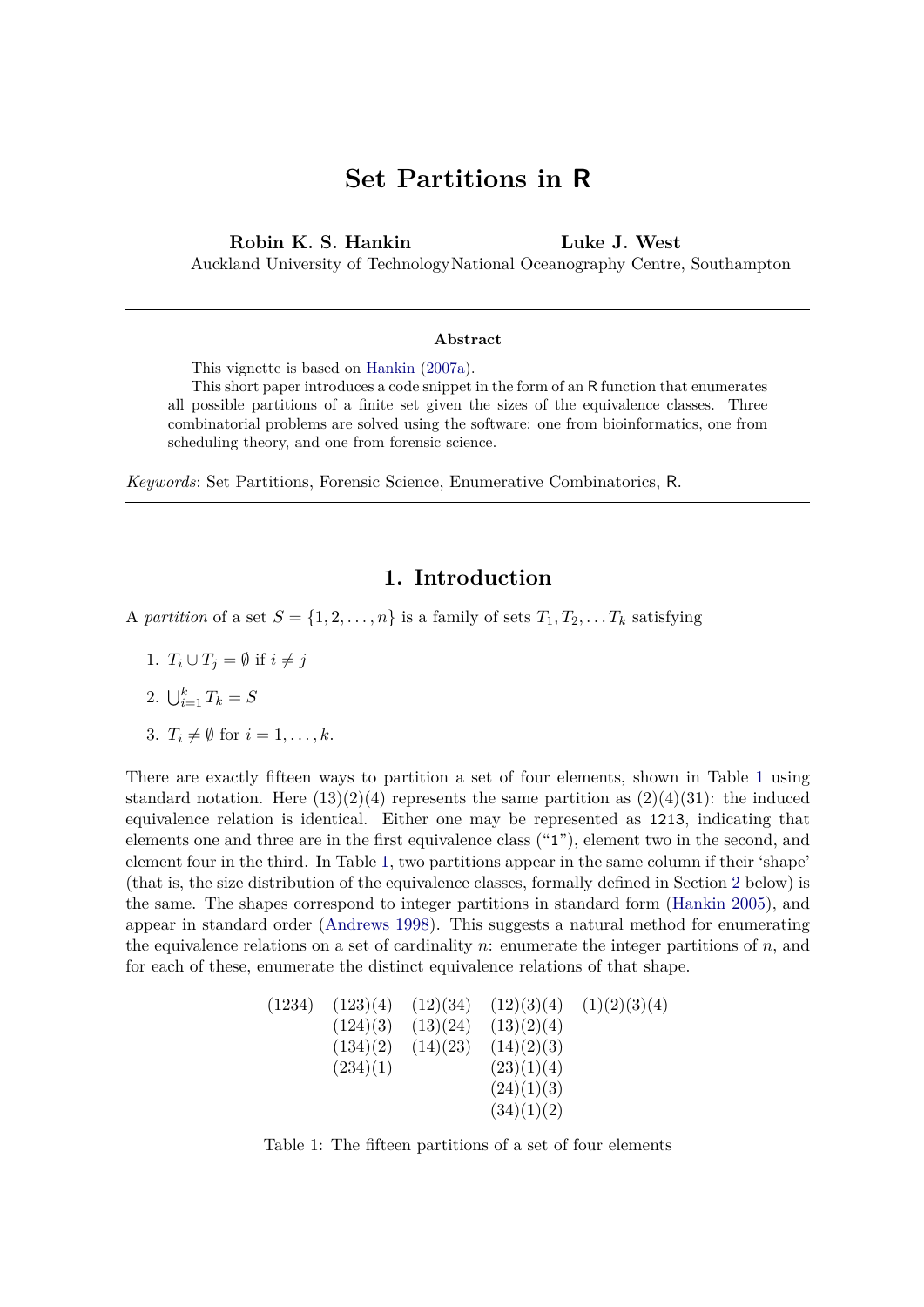This paper introduces software that enumerates<sup>[1](#page-1-1)</sup> all set partitions of a set of a specified (finite) size. The new functionality presented here is given by setparts(), an R (R [Development Core](#page-12-2) [Team 2007\)](#page-12-2) wrapper for  $C++$  code, currently part of the **partitions** package [\(Hankin 2005,](#page-12-1) [2007b\)](#page-12-3), version 1.7-3, available under the GPL from CRAN, <http://www.r-project.org/>.

Function setparts() takes a single argument a, coerced to integer mode. The default case is that of a being a vector of length greater than one, in which case it returns all partitions of a set of sum(a) elements into equivalence classes of the sizes of the elements of a; in the case of a being of length one, it returns all partitions of a set of a elements. If a is a matrix, it returns all equivalence classes with sizes of the columns of a.

### **2. Algorithms**

<span id="page-1-0"></span>In this paper, we present an algorithm that lists all partitions of a given "shape". Formally, the **shape**  $\lambda = (\lambda_1, \dots, \lambda_k)$  of a partition is given by the sizes of the  $T_i$ ; these are conventionally given in standard (i.e. non-increasing) order. Thus  $\lambda$  is an integer partition of *n* [\(Hankin](#page-12-1) [2005\)](#page-12-1), written  $\lambda \vdash n$ .

The distinct equivalence relations may be enumerated, for a given integer partition, using a recursive algorithm that operates on partially filled partitions.

Consider an integer partition  $\lambda = (\lambda_1, \dots, \lambda_k)$ , also written  $(1^{f_1}, \dots, n^{f_n})$ ; the latter notation indicates that  $f_i$  elements of  $\lambda$  are equal to *i*. The algorithm used here fills the equivalence classes sequentially from left to right using a technique originally due to [Killworth](#page-12-4) [\(2007\)](#page-12-4).

The partitions are ordered from largest to smallest; non-empty ties are broken lexicographically. This prevents the reporting of identical equivalence classes (to see this, consider the two identical equivalence relations  $(123)(45)(67)(8)$  and  $(123)(67)(45)(8)$ : the second descriptor does not occur in the algorithm because the third equivalence class precedes the second).

Thus, starting with an empty partition of a given size, one may apply the algorithm detailed in Figure [1](#page-2-0) recursively until each full partition is recorded.

#### **2.1. Performance and complexity**

The total number of set partitions corresponding to a particular integer partition  $\lambda$  is given by elementary combinatorial arguments as

$$
\frac{n!}{\prod_{i=1}^{k} \lambda_i! \cdot \prod_{j=1}^{n} f_j!}.
$$
\n
$$
(1)
$$

However, the number of integer partitions increases rapidly with *n*; the exact value is given by the partition function  $P(n)$  of the package [\(Hankin 2005\)](#page-12-1), but the asymptotic form given by [Hardy and Ramanujan](#page-12-5) [\(1918\)](#page-12-5), viz.

$$
P(n) = \frac{e^{\pi\sqrt{2n/3}}}{4n\sqrt{3}} \cdot \left(1 + O(n^{-1})\right)
$$
 (2)

<span id="page-1-1"></span><sup>&</sup>lt;sup>1</sup>The transitive verb "to enumerate" can be used in two senses: firstly, "to calculate the number of"; and secondly, "to list each occurrence of, as if for the purpose of counting". This paper adopts the second usage.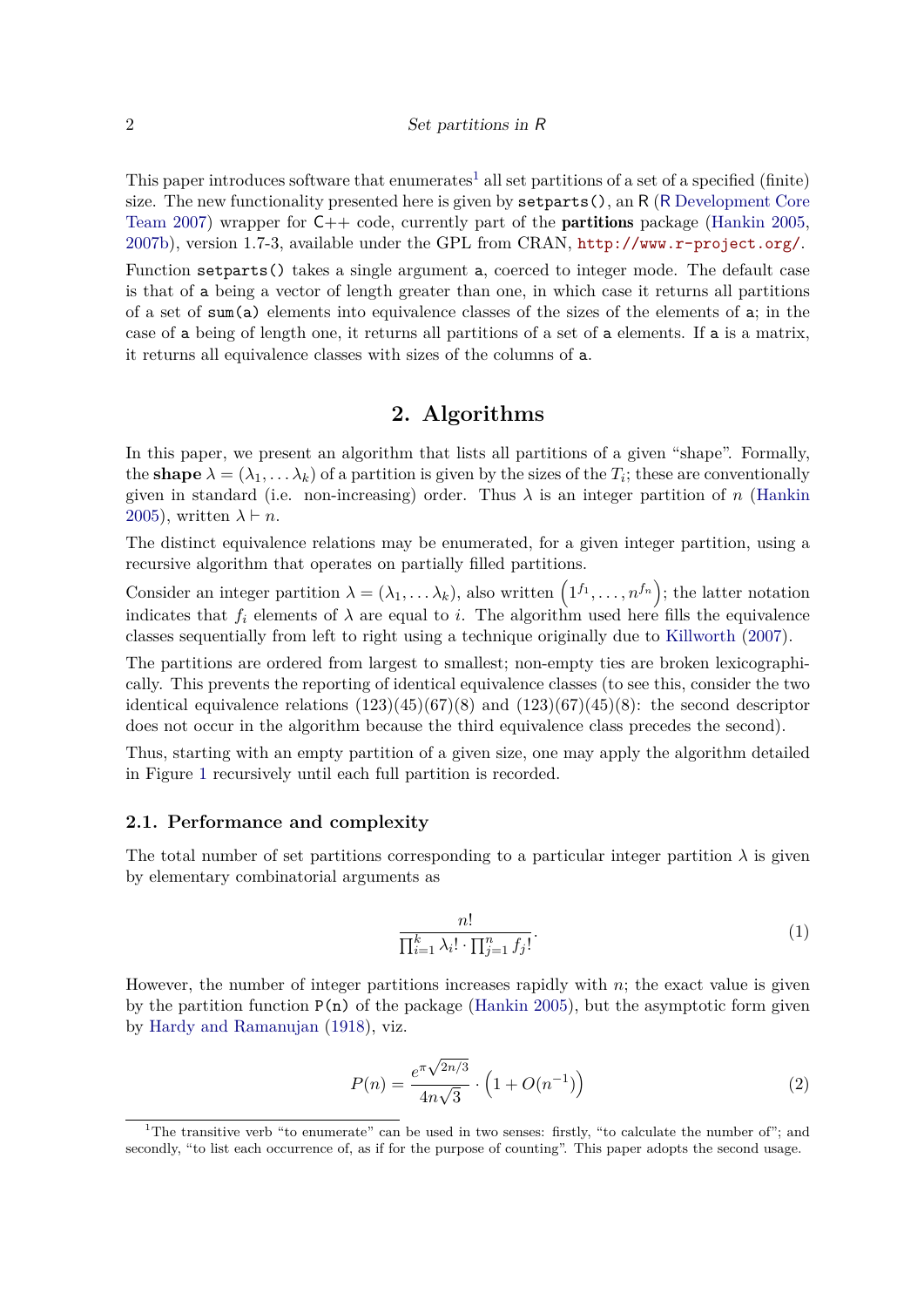

<span id="page-2-0"></span>Figure 1: The algorithm used to enumerate set partitions of a given shape. Unfilled positions are indicated by a dot. Of the partitions at a given level, the children of one are shown. The initial empty configuration is filled from left to right from a 'pool' of unused elements; equivalence classes are ordered by size (largest first) and ties are broken lexicographically at runtime to suppress reporting of identical equivalence relations in which two classes are transposed. Within a class, the elements of partially- and completely- filled equivalence classes are ordered in increasing order. A cross indicates an illegal configuration in which the partially filled class cannot be completed as insufficient elements remain in the pool; the algorithm prunes such configurations as soon as they are detected. Successful termination of the algorithm, viz. a filled partition, is indicated by a tick ("check mark") at which point the filled equivalence class is reported, and the recursion bottoms out

shows that the rate of growth is rapid. The number of *set* partitions of a set of size *n* is given by the Bell numbers  $B(n)$  [\(Rota 1964\)](#page-12-6), which grow much more rapidly than the partition function; an asymptotic form was given by [Bender](#page-11-1)  $(1974)$ :

<span id="page-2-1"></span>
$$
B(n) = t^{n-t} e^{t-1} (\log t)^{-1/2} \cdot (1 + o(n))
$$
\n(3)

where  $t = e^{W_0(n-1/2)}$ . Here  $W_0(\cdot)$  denotes the principal branch of the Lambert W function [\(Corless, Gonnet, Hare, Jeffrey, and Knuth 1996\)](#page-11-2), provided with the gsl package [\(Hankin](#page-12-7) [2006\)](#page-12-7). Equation [3](#page-2-1) is easily evaluated and can be used to give a feel for the magnitude of the Bell numbers. Note that convergence is quite slow; for example,  $B(10) = 115975$  (compare about  $1.48 \times 10^3$  from Equation [3\)](#page-2-1), and  $B(100) \simeq 4.76 \times 10^{115}$  (compare  $5.43 \times 10^{115}$ ).

# **3. Applications**

Many problems in science and industry involve the optimization of some desideratum over a finite number of options. Such optimization is frequently soluble within the discipline of computational combinatorics: simply enumerate the possible solutions and choose the best. One advantage of this method over heuristic optimization techniques such as tabu search [\(Glover 1997\)](#page-12-8) is that by enumerating all possible solutions, one is *certain* to find the global optimum. In this section we present three examples of setparts() in use: one from bioinformatics, one from multiprocessor scheduling, and one from forensic science.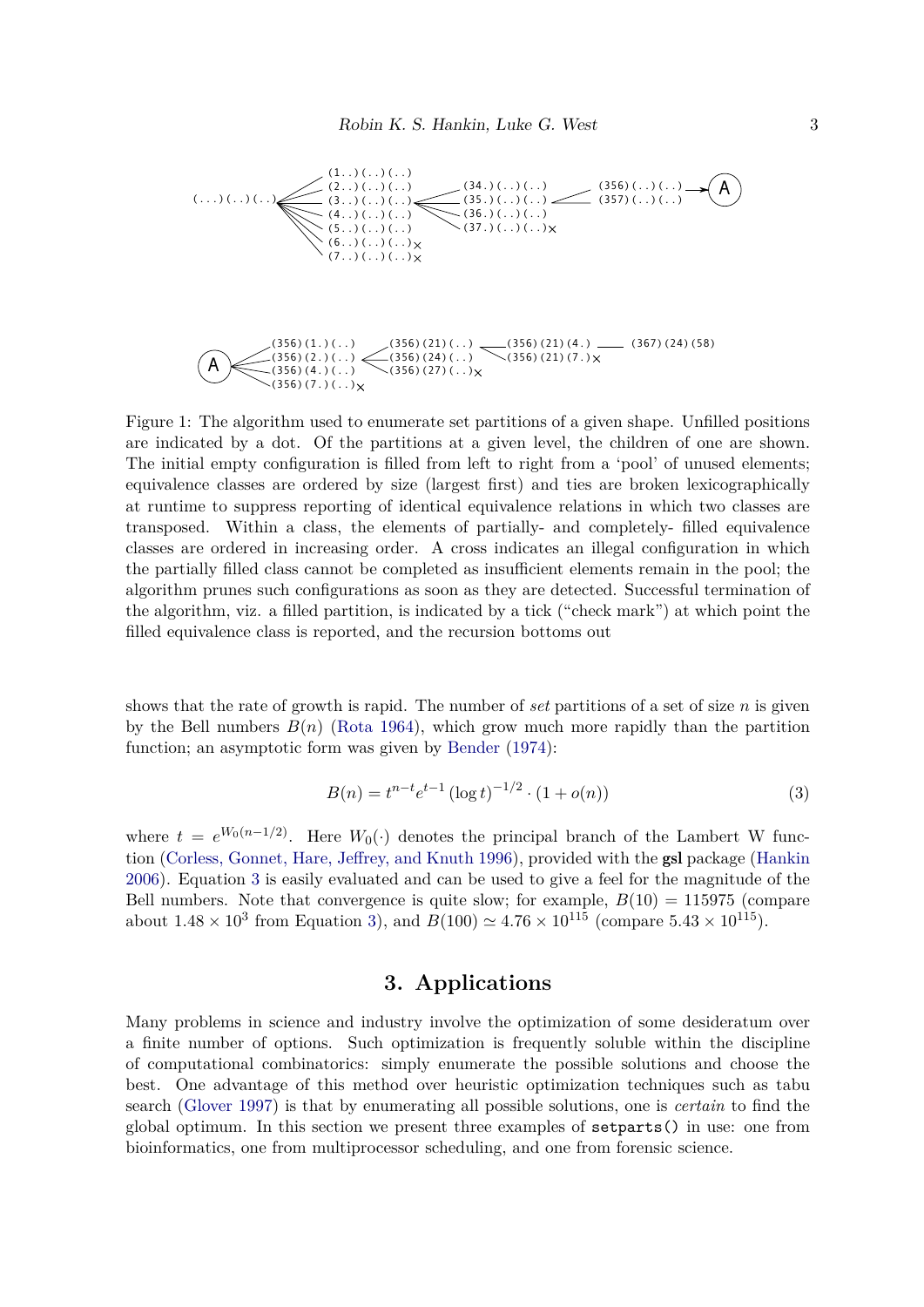### **3.1. Bioinformatics**

In studies of allelic segregation under disomic inheritance, one situation encountered is that of enumerating the possible arrangements of alleles on genetic loci<sup>[2](#page-3-0)</sup>. [Rodzen and May](#page-12-9)  $(2002)$ consider the white sturgeon; there is much uncertainty surrounding the organization of this species's genome.

Many alleles of interest may be identified in the genome of the white sturgeon. Sometimes these are known to be either monosomic or disomic, but it is not known which alleles are colocated, nor which alleles are monosomic and which are disomic. If researchers have identified, say, five alleles (conventionally labelled 1-5), and further that two pairs of these are colocated at two disomic loci and one is monosomic, then there are a number of possible arrangements for these alleles on the chromosome. In the language of the package, we wish to enumerate the partitions of a set of five elements (the alleles) into equivalence classes of size 2,2,1 (the loci). The five alleles are arranged into two from one disomic locus, two from another disomic locus, and one from a monosomic locus.

Enumerating the possible arrangements is accomplished using the setparts() function:

*> setparts(c(2,2,1))*

[1,] 1 1 1 1 1 1 1 1 1 1 1 1 3 3 3 [2,] 2 2 3 1 1 1 2 2 3 2 2 3 1 1 1 [3,] 3 2 2 3 2 2 1 1 1 3 2 2 2 1 2 [4,] 2 3 2 2 3 2 3 2 2 1 1 1 2 2 1 [5,] 1 1 1 2 2 3 2 3 2 2 3 2 1 2 2

Each column comprises two 1s, two 2s, and one 3. Thus the first column, x=12321, say, indicates that alleles 1 and 5  $[\text{which}(x=-1)]$  occur at the first locus (which is disomic); alleles 2 and 4  $[\text{which}(x==2)]$  at the second (also disomic); and allele 3  $[\text{which}(x==3)]$  at the third locus, which is monosomic. This could be written  $(15)(24)(3)$ ; the R idiom would be

```
> a <- c(1,2,3,2,1)
> split(seq_along(a),a)
$^{\circ}1^{\circ}[1] 1 5
$^{\circ}2^{\circ}[1] 2 4
$3`3`
[1] 3
```
<span id="page-3-0"></span><sup>2</sup>A *chromosome* is a double helix of DNA, typically occurring in matched pairs in cell nuclei. A *locus* is an identifiable position on a chromosome pair; a *gene* is a distinct sequence of DNA base pairs occurring at a locus; an *allele* is one of a number of distinguishable forms for a particular gene; the *genome* is the complete set of genes present in the chromosomes; a *monosomic locus* contains two copies of one, and a *disomic locus* two different, alleles. Two alleles at the same locus are said to be *colocated*. A monosomic (disomic) allele is one that occurs at a monosomic (disomic) locus in a given genome. A *gamete* is a sequence of alleles chosen from the genome: monosomic and disomic alleles are chosen with probability 1 and 0.5 respectively.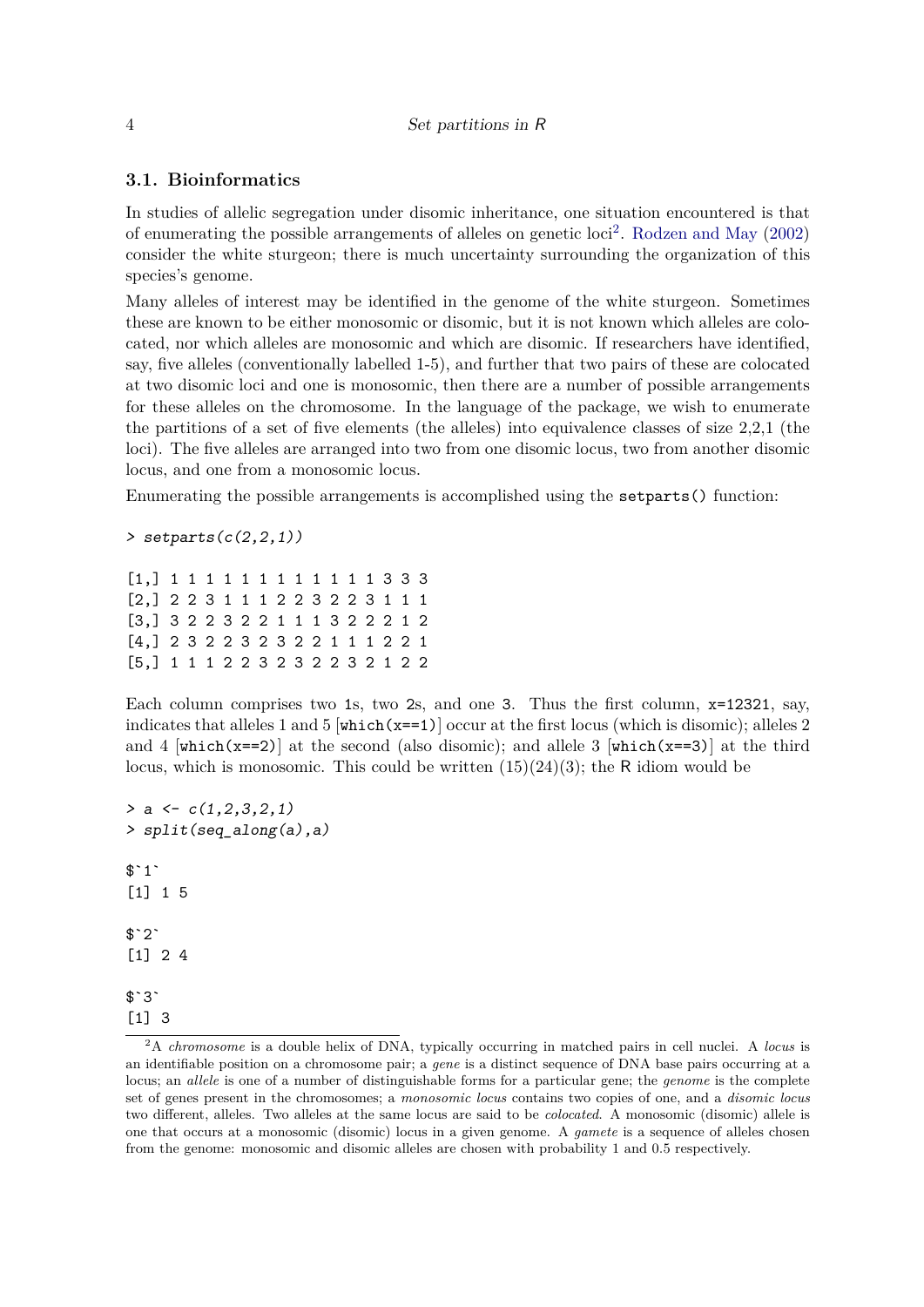[use listParts( $c(2,2,1)$ ) to see all possible equivalence classes]. Two examples of electrophoresis gels, corresponding to the partitions of the first and last columns respectively, are shown in figure [2,](#page-4-0) which is analogous to Figure 1 of [Rodzen and May](#page-12-9) [\(2002\)](#page-12-9).

|                         | parent |     | gametes |     |     | parent         |  | gametes |     |     |     |
|-------------------------|--------|-----|---------|-----|-----|----------------|--|---------|-----|-----|-----|
|                         |        | 123 | 134     | 235 | 345 |                |  | 123     | 125 | 134 | 145 |
| $\mathbf{1}$            |        |     |         |     |     | $\mathbf{1}$   |  |         |     |     |     |
| $\overline{2}$          |        |     |         |     |     | $\overline{2}$ |  |         |     |     |     |
| $\overline{\mathbf{3}}$ |        |     |         |     |     | 3              |  |         |     |     |     |
| $\overline{4}$          |        |     |         |     |     | $\overline{4}$ |  |         |     |     |     |
| 5                       |        |     |         |     |     |                |  |         |     |     |     |

<span id="page-4-0"></span>Figure 2: Two electrophoresis gels showing the possible bands that can occur with two different arrangements of alleles. In both gels, two loci are disomic, and one is monosomic. Left, gel corresponding to  $(15)(24)(3)$ , or 12321; this would mean that alleles 1 and 5 are at one disomic locus, alleles 2 and 4 at another, and allele 3 at a monosomic locus. Thus band combinations 1-5 and 2-4 are absent. The gel on the right corresponds to  $(1)(24)(35)$ , or 31212

### **3.2. Scheduling theory**

The "augmented multiprocessing model" is an abstract description of a certain class of problems that occurs frequently in the field of scheduling theory [\(Garey and Johnson 1975\)](#page-12-10). We consider a simple variant of the augmented multiprocessing model (specifically, the "three partition problem", which is known to be NP-complete) and solve it using the software presented here.

Consider a set of tasks  $\mathcal{T} = \{T_1, \ldots, T_m\}$ ; task *i* requires time  $\tau_i$  for its completion in the sense that if it begins executing at time *t* it will complete at time  $t + \tau_i$ . Each of these tasks is to be executed by one of *n* processors. It is desired to allocate the tasks among the processors so that all tasks are completed in the minimum possible time.

Thus if there are  $m = 4$  tasks with  $T_i$  requiring  $\tau_i = i$  time units ("seconds") for completion, and  $n = 2$  processors, it is clear that allocating tasks 1 and 4 to one processor, and tasks 2 and 3 to the second is optimal. This would correspond to the set partition  $(14)(23)$ ; the time required is  $1+4=2+3=5$  seconds. Other allocations such as  $(24)(13)$  would take longer  $(2 + 4 = 6$  seconds).

More complex examples are not so straightforward. Consider the case where  $m = 9$  and again  $\tau_i = i$ ; now there are  $n = 3$  processors. The possible task schedules may be enumerated using the restricted parts () function<sup>[3](#page-4-1)</sup> of the **partitions** package:

*> jj <- setparts(restrictedparts(m,n,include.zero=FALSE)) > summary(jj)*

[1,] 1 1 1 1 1 1 1 1 1 1 ... 1 1 1 1 1 1 1 1 1 1 [2,] 1 1 1 1 1 1 1 1 1 1 ... 2 2 2 2 2 2 2 2 2 2 [3,] 1 1 1 1 1 1 1 1 1 1 ... 3 2 2 2 2 3 3 3 3 3

<span id="page-4-1"></span> $3$ Recall that restrictedparts(a,b) enumerates the possible partitions of a into at most b parts.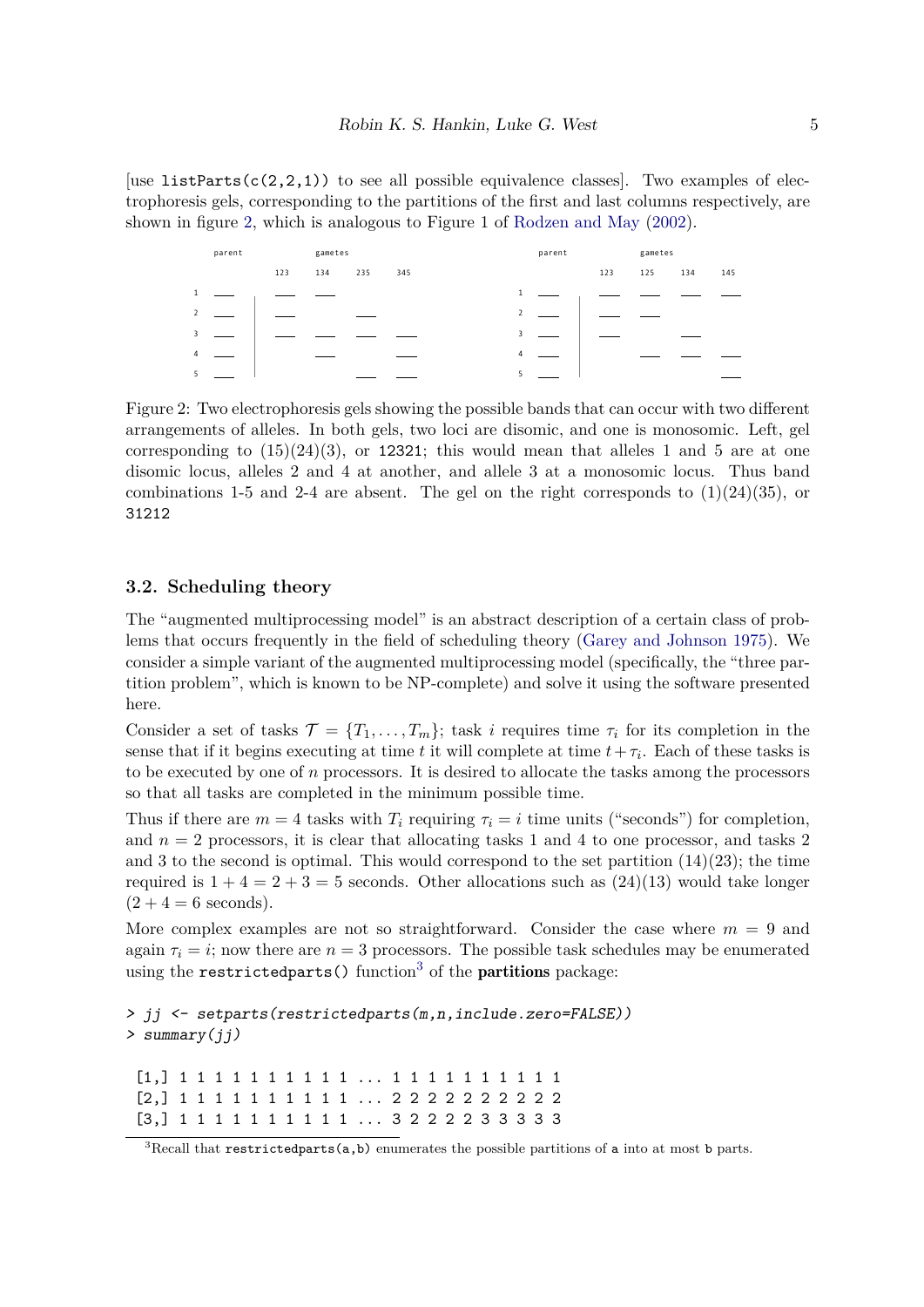[4,] 1 1 1 1 1 1 1 1 1 1 ... 3 3 3 3 2 2 2 2 3 3 [5,] 2 2 2 2 1 1 1 1 1 1 ... 3 3 3 2 3 3 3 2 2 2 [6,] 3 1 1 1 2 2 2 1 1 1 ... 2 3 2 3 3 3 2 3 3 2 [7,] 1 3 1 1 3 1 1 2 2 1 ... 2 2 3 3 3 2 3 3 2 3 [8,] 1 1 3 1 1 3 1 3 1 2 ... 1 1 1 1 1 1 1 1 1 1 [9,] 1 1 1 3 1 1 3 1 3 3 ... 1 1 1 1 1 1 1 1 1 1

Each column corresponds to a task allocation schedule. The first column, for example, indicates that tasks 1,2,3,4,7,8,9 are allocated to processor 1, task 5 to processor 2, and task 6 to processor 3 and the set partition might be written  $(1234789)(5)(6)$ . In the matrix, the maximum entry of each column is 3, showing that all three processors are always used (setting include.zero to TRUE would relax this requirement and allow some columns to correspond to allocations in which only one or two processors are allocated a nonzero number of tasks). The objective function to be minimized is just the time for the processor which finished last:

```
> tau <- 1:9
> slowest <- function(x) max(tapply(tau, x, sum))
```
The minimal objective function is clearly  $45/3=15$ . Identifying allocations that attain this bound is straightforward:

```
> time.taken <- apply(jj,2,slowest)
> minimal.time <- sum(tau)/n
> jj[,time.taken == minimal.time]
   [0,1] [0,2] [0,3] [0,4] [0,5] [0,6] [0,7] [0,8] [0,9][1,] 1 1 1 1 1 1 2 1 1
[2,] 1 1 1 1 2 2 1 2 2
[3,] 1 1 2 2 1 1 1 3 3
[4,] 1 2 1 2 1 2 1 3 2
[5,] 1 2 2 1 2 1 2 1 3
[6,] 2 2 3 3 3 1 1 2 1
[7,] 3 3 2 1 1 3 3 2 3
[8,] 3 3 1 2 2 3 3 3 1
[9,] 2 1 3 3 3 2 2 1 2
```
Thus 9 allocations attain the maximal possible efficiency: a conclusion difficult to achieve without enumeration. These optima may be differentiated using some secondary characteristic, such as even distribution of the *number* of tasks among the processors. This would prescribe either the eighth or ninth columns, which both allocate three tasks to each processor.

### **3.3. Forensic science**

In the field of forensic science, one situation sometimes encountered is the following. Crimes  $C_i$ , where  $i = 1, \ldots, n$  have been committed; it is desired to infer how many perpetrators are responsible and which crimes each perpetrator is responsible for. One prominent example would be multiple unsolved homicides [\(Roberts 2003\)](#page-12-11).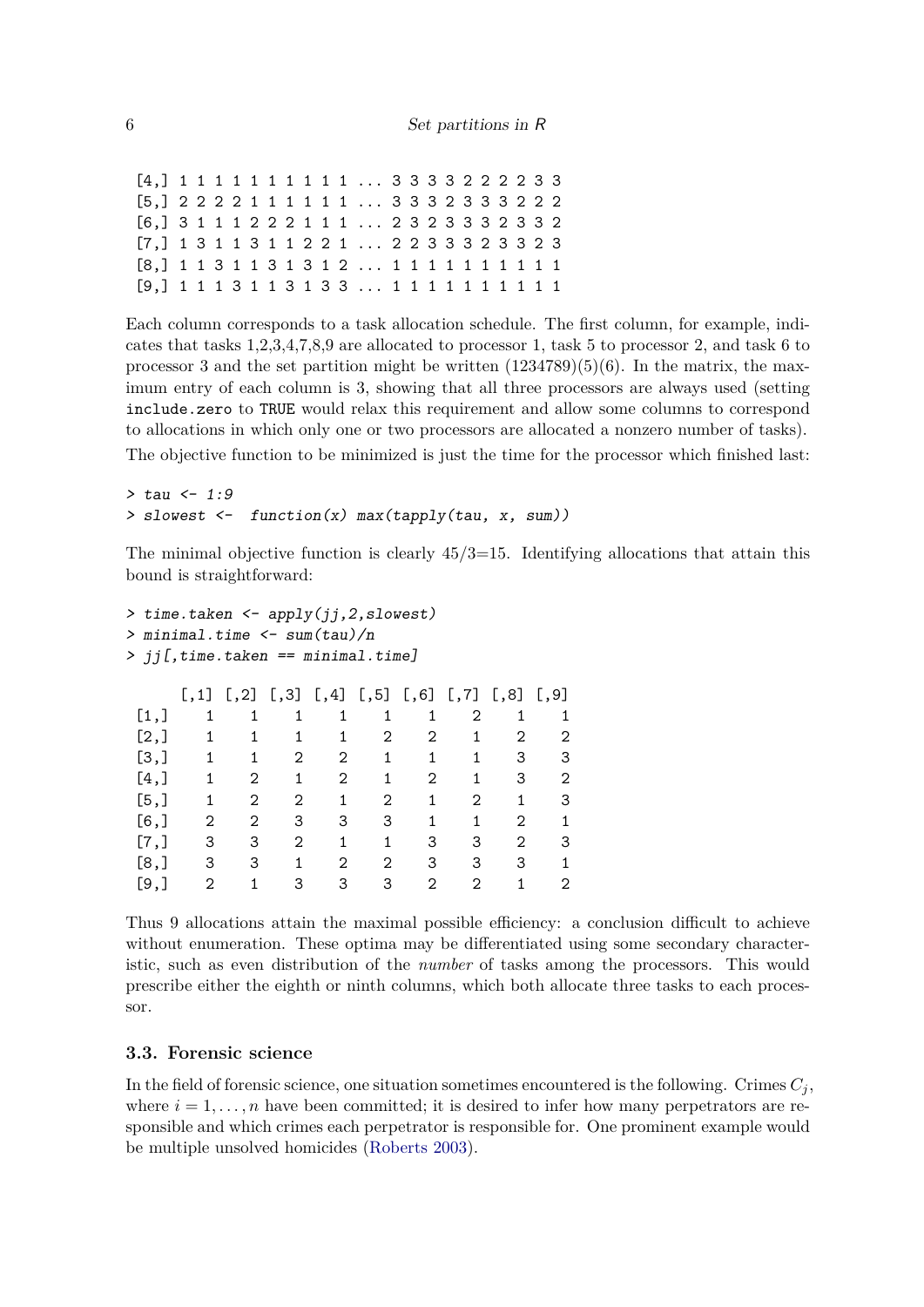Evidence at each of the *n* crime scenes is available in the form of *m* Bernoulli random variables that indicate various forensic characteristics at the crime scene (examples might include presence or absence of a weapon, forced entry, etc). The evidence may be organized in a *m*-by-*n* matrix *E* of zeroes and ones indicating whether forensic characteristic *i* was true at crime scene *j*, where  $1 \leq i \leq m$  and  $1 \leq j \leq n$ .

A given row of *E* thus corresponds to a particular type of evidence; if perpetrator *k* committed crime *j*, we would have  $E_{ij} = 1$  with probability  $p_{ik}$ , specific to perpetrator *k*. For each evidence *i*, it is assumed that each perpetrator has a *pik* chosen at random from a beta distribution with parameters  $\alpha_i, \beta_i$  for  $1 \leq i \leq m$ , and that all perpetrators have the same  $\alpha_i, \beta_i$ ; these will be known (or at least estimated) from previous studies of similar crimes. An example is shown below.

```
crime
evidence C1 C2 C3
     E1 0 0 1
     E2 0 0 1
     E3 0 0 1
     E4 1 1 0
     E5 1 1 0
```
Thus in this example there are  $n = 3$  crimes and  $m = 5$  forensic characteristics. Observe that C1 and C2 have identical evidence, and that C3 has contrary evidence. This would suggest that there are exactly two perpetrators: one responsible for C1 and C2, and one for C3, corresponding to partition (12)(3); the hypothesis that this is the case is written  $H_{[1,1,2]}$ . Considering a single type of evidence, and a single perpetrator, the probability of observing *a* successes and *b* failures is

$$
\frac{\Gamma(\alpha+\beta)}{\Gamma(\alpha)\Gamma(\beta)} \int_{p=0}^{1} \left[ \frac{(a+b)!}{a!b!} p^a (1-p)^b \right] p^{\alpha-1} (1-p)^{\beta-1} \, dp = \frac{(a+b)!}{a!b!} \cdot \frac{\Gamma(\alpha+\beta)}{\Gamma(\alpha)\Gamma(\beta)} \cdot \frac{\Gamma(a+\alpha)\Gamma(b+\beta)}{\Gamma(a+b+\alpha+\beta)}.
$$

Here the probability  $p$  is integrated over its range, weighted by its prior (the posterior would also be a beta distribution, with parameters  $\alpha + a$  and  $\beta + b$ ).

Now consider a set partition  $\varphi = T_1, \ldots, T_r$  of crimes; identify a perpetrator with each equivalence class of crimes and observe that a single perpetrator has *m* specific values of *p<sup>i</sup>* ,  $1 \leq i \leq m$  and acts independently of other perpetrators. The likelihood of  $\varphi$  is then

$$
\mathcal{L}(\wp) = C \left( \frac{\Gamma(\alpha + \beta)}{\Gamma(\alpha)\Gamma(\beta)} \right)^r \cdot \prod_{k=1}^r \prod_{i=1}^m \frac{\Gamma(a_{ik} + \alpha_i)\Gamma(b_{ik} + \beta_i)}{\Gamma(a_{ik} + b_{ik} + \alpha_i + \beta_i)}
$$

where  $a_{ik} = \sum_{j \in T_k} E_{ij}$  and  $b_{ik} = \sum_{j \in T_k} 1 - E_{ij}$  are the total successes and failures for evidence *i* due to perpetrator *k* (under  $H_{\varphi}$ ). Here *C* denotes an arbitrary multiplicative constant.

It is interesting to note that the case  $\alpha = \beta = 1$  is not uninformative in this context, even though this induces a uniform prior distribution on *p*. To see this, consider the first line of the five by three matrix above  $[0,0,1]$ .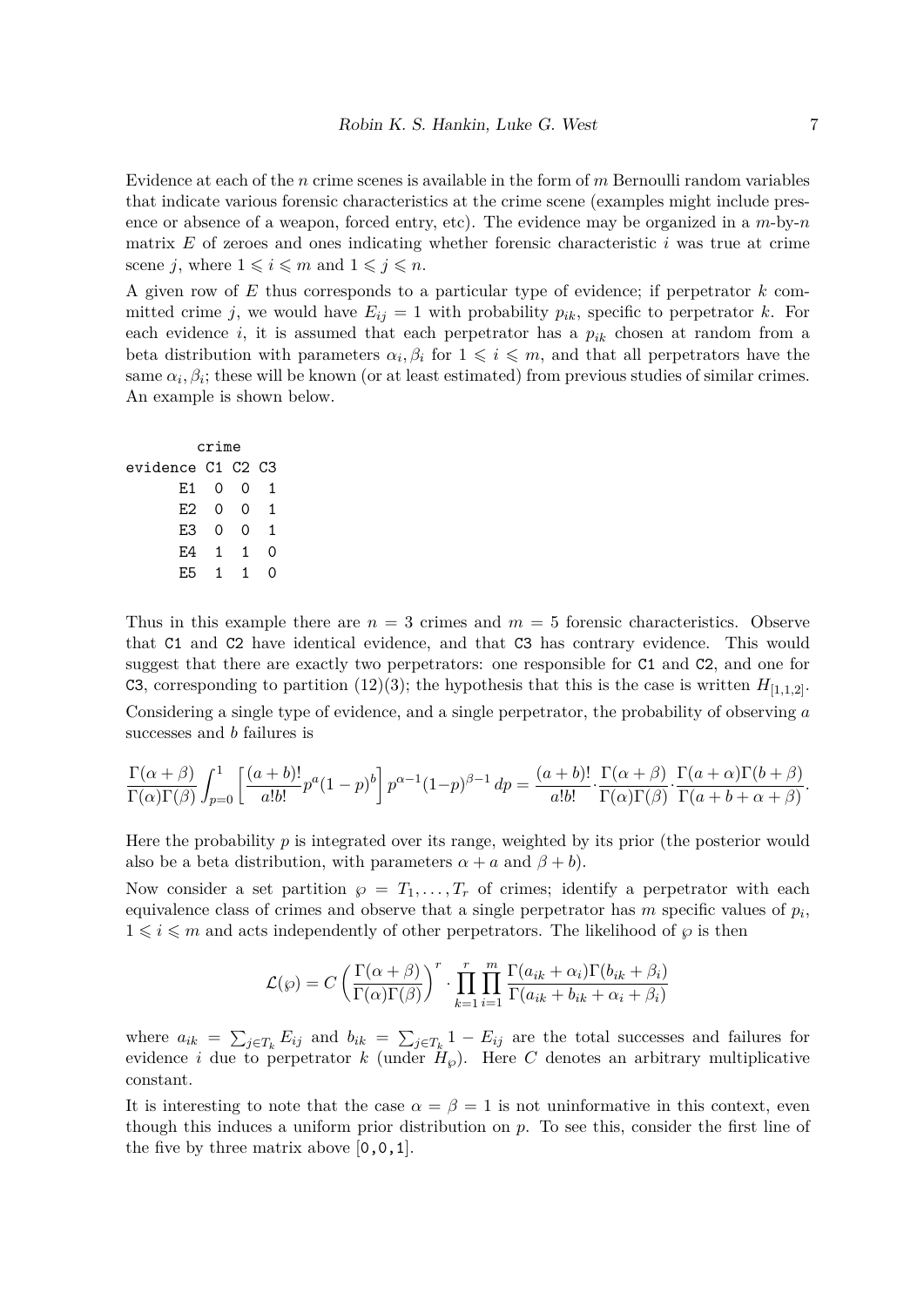The likelihood function for this row is on five partitions:

$$
\mathcal{L}(H_{[1,1,1]}) = \frac{\Gamma(\alpha+1)\Gamma(\beta+2)}{\Gamma(\alpha+\beta+3)} \cdot \left(\frac{\Gamma(\alpha+\beta)}{\Gamma(\alpha)\Gamma(\beta)}\right)^{1}
$$
\n
$$
\mathcal{L}(H_{[1,2,1]}) = \frac{\Gamma(\alpha+1)\Gamma(\beta+1)}{\Gamma(\alpha+\beta+2)} \cdot \frac{\Gamma(\alpha)\Gamma(\beta+1)}{\Gamma(\alpha+\beta+1)} \cdot \left(\frac{\Gamma(\alpha+\beta)}{\Gamma(\alpha)\Gamma(\beta)}\right)^{2}
$$
\n
$$
\mathcal{L}(H_{[1,1,2]}) = \frac{\Gamma(\alpha)\Gamma(\beta+2)}{\Gamma(\alpha+\beta+2)} \cdot \frac{\Gamma(\alpha+1)\Gamma(\beta)}{\Gamma(\alpha+\beta+1)} \cdot \left(\frac{\Gamma(\alpha+\beta)}{\Gamma(\alpha)\Gamma(\beta)}\right)^{2}
$$
\n
$$
\mathcal{L}(H_{[2,1,1]}) = \frac{\Gamma(\alpha+1)\Gamma(\beta+1)}{\Gamma(\alpha+\beta+2)} \cdot \frac{\Gamma(\alpha)\Gamma(\beta+1)}{\Gamma(\alpha+\beta+1)} \cdot \left(\frac{\Gamma(\alpha+\beta)}{\Gamma(\alpha)\Gamma(\beta)}\right)^{2}
$$
\n
$$
\mathcal{L}(H_{[1,2,3]}) = \frac{\Gamma(\alpha)\Gamma(\beta+1)}{\Gamma(\alpha+\beta+1)} \cdot \frac{\Gamma(\alpha)\Gamma(\beta+1)}{\Gamma(\alpha+\beta+1)} \cdot \frac{\Gamma(\alpha+1)\Gamma(\beta)}{\Gamma(\alpha+\beta+1)} \cdot \left(\frac{\Gamma(\alpha+\beta)}{\Gamma(\alpha)\Gamma(\beta)}\right)^{3}.
$$

Thus if  $\alpha = \beta = 1$  the likelihood function is

$$
\mathcal{L}(H_{[1,1,1]}) = C/12 \n\mathcal{L}(H_{[1,2,1]}) = C/12 \n\mathcal{L}(H_{[1,1,2]}) = C/6 \n\mathcal{L}(H_{[2,1,1]}) = C/12 \n\mathcal{L}(H_{[1,2,3]}) = C/8
$$

so the highest likelihood is indeed that of  $H_{[1,1,2]}$ . It is also instructive to assume  $\alpha = \beta$  and consider the limit as  $\alpha \rightarrow 0$ . This would correspond to perpetrators having either a very small *p*, or *p* close to 1, intermediate values being rare. To first order in  $\alpha$ :

$$
\begin{array}{rcl} \mathcal{L}(H_{[1,1,1]}) & = & C \cdot \alpha/4 \\ \mathcal{L}(H_{[1,2,1]}) & = & C \cdot \alpha/4 \\ \mathcal{L}(H_{[1,1,2]}) & = & C \cdot (1-\alpha)/4 \\ \mathcal{L}(H_{[2,1,1]}) & = & C \cdot \alpha/4 \\ \mathcal{L}(H_{[1,2,3]}) & = & C \cdot 1/8 \end{array}
$$

so the maximum likelihood partition would again be  $H_{[1,1,2]}$ ; but one would not be able to reject the hypothesis that there are three distinct perpetrators (that is,  $H_{[1,2,3]}$ ) at the two units of support level.

As a final example, consider the case where  $\alpha = \beta$  and  $\alpha \longrightarrow \infty$ . This corresponds to each perpetrator leaving positive evidence with probability  $\frac{1}{2}$ . The five likelihoods all tend to the same limit.

#### *Generalization to arbitrary factors*

These ideas have a natural generalization to arbitrary factors. The beta distribution becomes a Dirichlet distribution and the posterior probability becomes

$$
\frac{(\sum a_l)!}{\prod a_l!} \frac{\Gamma(\sum \alpha_l)}{\prod \Gamma(\alpha_l)} \frac{\prod \Gamma(a_l + \alpha_l)}{\prod (\alpha_l)} \frac{\prod \Gamma(a_l + \alpha_l)}{\prod (\sum a_l + \sum \alpha_l)}
$$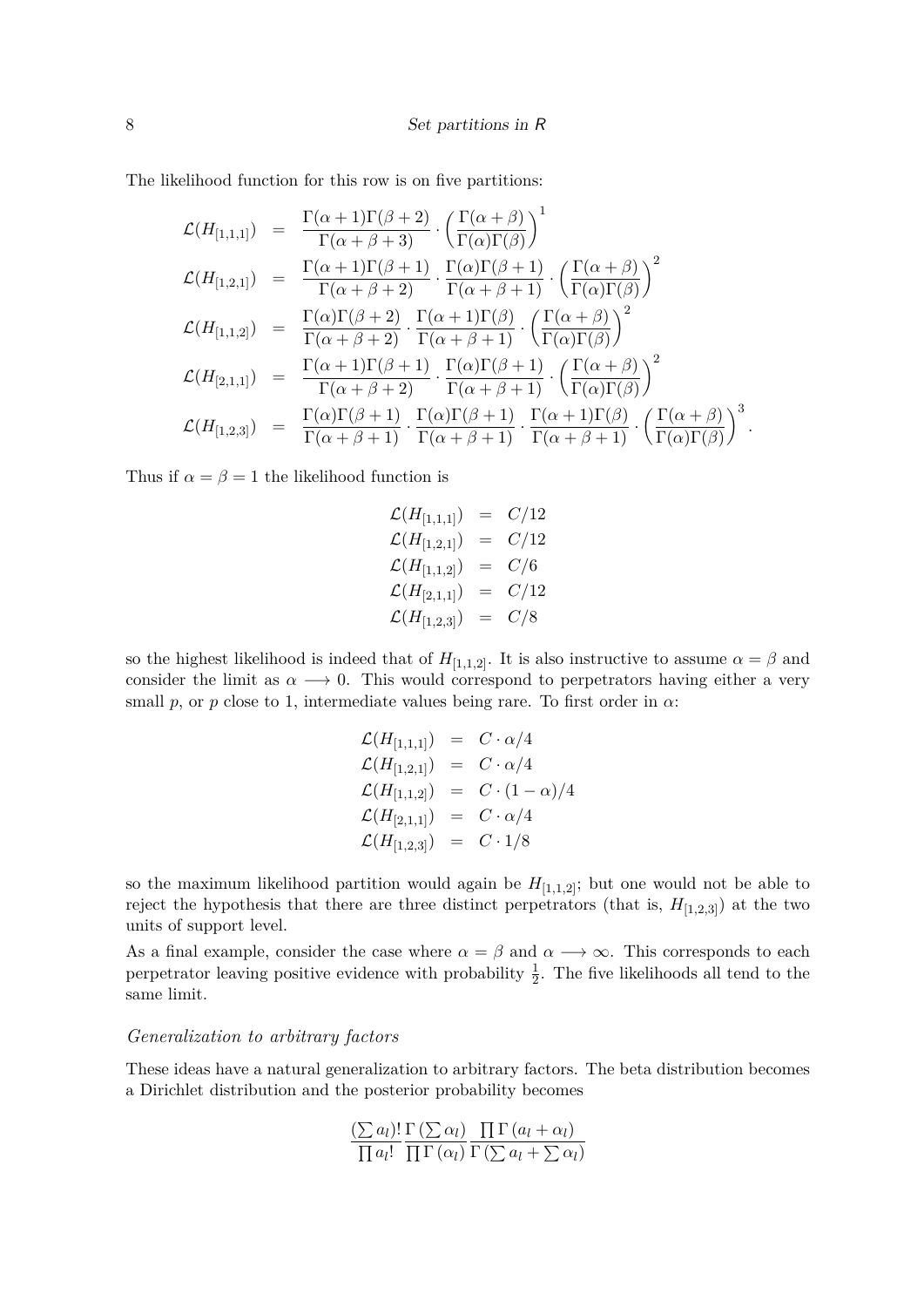where outcome *l* is observed with frequency  $a_l$  and the corresponding prior distributions are Dirichlet with parameters  $\alpha_i = (\alpha_{i1}, \ldots, \alpha_{iu})$ . The likelihood is then

<span id="page-8-0"></span>
$$
\mathcal{L}(\wp) = C \prod_{i=1}^{n} \left[ \left( \frac{\Gamma\left(\sum_{l} \alpha_{il}\right)}{\prod_{l} \Gamma\left(\alpha_{il}\right)} \right)^{r} \prod_{k=1}^{r} \frac{\prod_{l} \Gamma\left(a_{ikl} + \alpha_{il}\right)}{\Gamma\left(\sum_{l} \left(a_{ikl} + \alpha_{il}\right)\right)} \right]
$$
(4)

where  $a_{ikl}$  is the frequency of outcome *l* for evidence *i* and perpetrator *k*, under  $H_{\varphi}$ .

**Example** Consider a case where seven crimes have been committed; there are five forensic characteristics. The evidence matrix is as follows:

crime evidence C1 C2 C3 C4 C5 C6 C7 E1 2 1 2 2 2 2 1 E2 2 2 1 1 1 1 2 E3 4 1 4 4 4 4 1 E4 4 1 2 2 4 2 1 E5 3 2 1 4 1 1 2

Each column corresponds to a crime and each row corresponds to a forensic characteristic. Rows 1 and 2 are Bernoulli: each is either 1 or 2. Rows 3-5 are Dirichlet with four possible outcomes. In this case, it is assumed that the prior is uniform, viz  $\alpha_1 = \alpha_2 = 1$  for rows 1 and 2 and  $\alpha_1 = \alpha_2 = \alpha_3 = \alpha_4 = 1$  for rows 3-5.

Figure [3](#page-9-0) shows the likelihood and support for each of the distinct set partitions on a set of six elements: variable support is from Equation [4.](#page-8-0) The maximum likelihood estimator is given by

*> sp <- setparts(7)*

```
> sp[,which.max(support)]
```
[1] 3 2 1 1 1 1 2

which could be written  $(3456)(27)(1)$ . This suggests that crimes 3-6 were committed by the same perpetrator, crimes 2 and 7 by another perpetrator, and crime 1 by a third perpetrator. Note that the maximum likelihood hypothesis is unique.

The likelihood function may be used to identify those hypotheses that cannot be rejected on the grounds of insufficient support. There are 9 partitions that have fewer than two units of support less than the maximum. These are:

*> sp[, support > -2]*

partition crime H1 H2 H3 H4 H5 H6 H7 H8 H9 C1 3 1 2 2 3 3 1 2 2 C2 2 2 3 2 2 2 2 3 3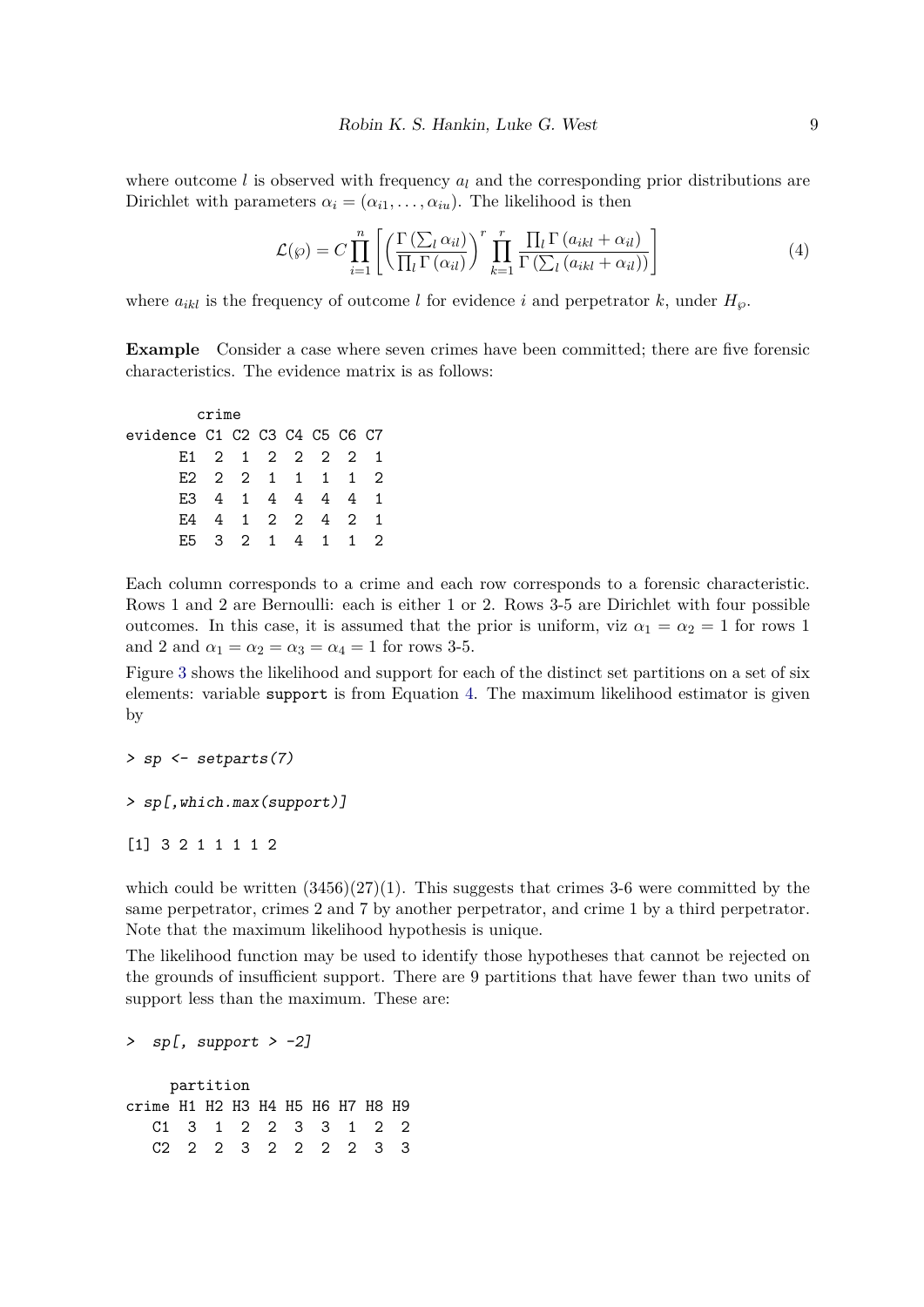

<span id="page-9-0"></span>Figure 3: The likelihood (left) and support (right) for each of the 877 partitions on a set of seven elements. The horizontal line shows two units of support less than the maximum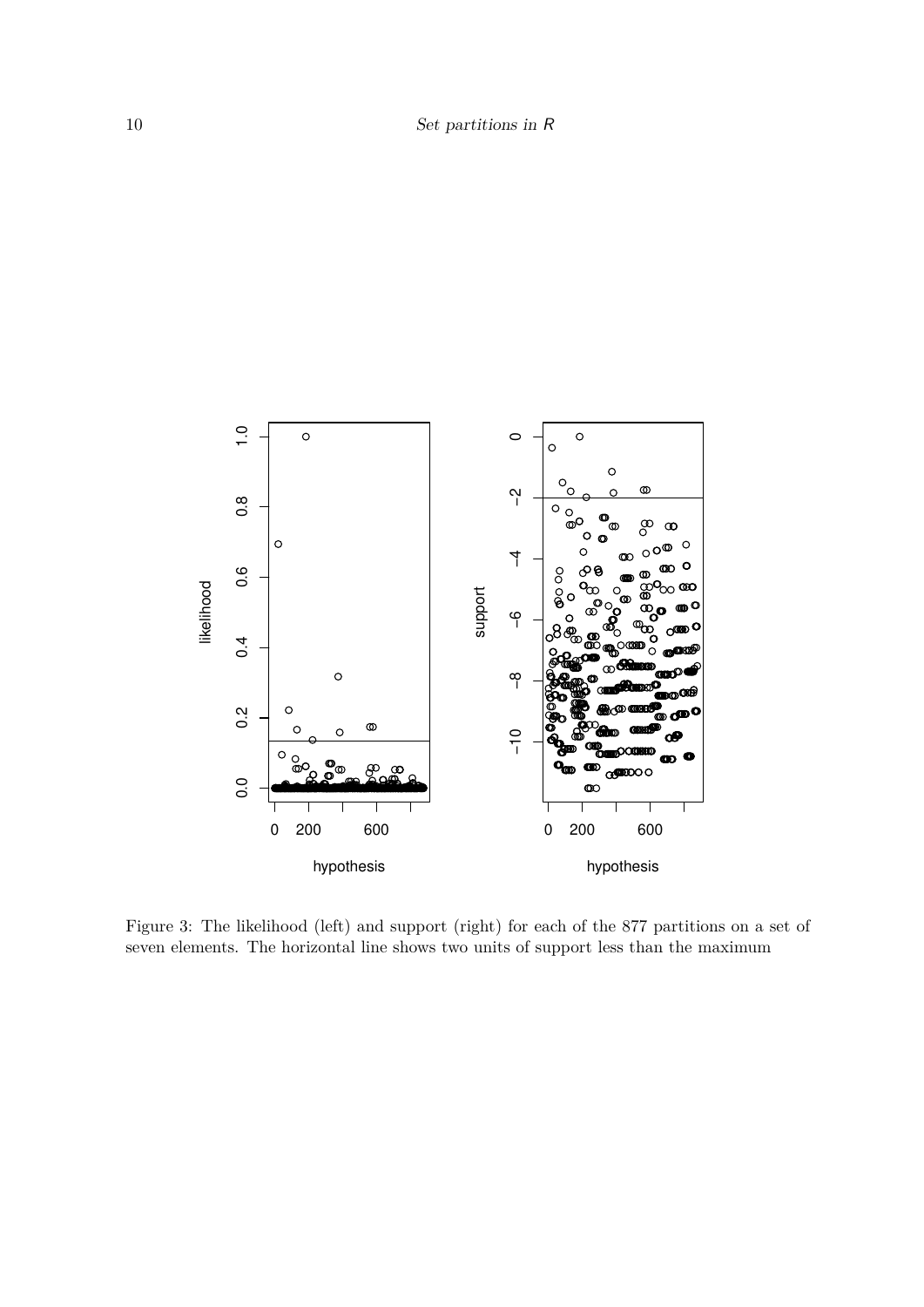C3 1 1 1 1 1 1 1 1 1 C4 1 1 1 1 1 4 3 2 1 C5 1 1 2 1 4 1 1 1 1 C6 1 1 1 1 1 1 1 1 1 C7 2 2 3 2 2 2 2 3 4

and the supports for these hypotheses are

```
> support[support > -2]
[1] 0.0000000 -0.3646431 -1.1469859 -1.5040774 -1.7460665
[6] -1.7460665 -1.7917595 -1.8401331 -1.9853750
```
respectively.

Interpretation of this result is not straightforward. One may assert that crimes C3 and C6 were committed by the same perpetrator, and that certain pairs of crimes (specifically C2-C3, C2- C4, C2-C5, C2-C6, C3-C7, C4-C7, C5-C7, and C6-C7) were committed by different perpetrators: for any hypothesis that does not satisfy these criteria, one could gain at least two units of support by adopting instead the best supported hypothesis  $H_{[3,2,1,1,1,1,2]}$ , corresponding to  $(3456)(27)(1)$ .

# **4. Note: a gotcha**

Note carefully that  $set{c(2,1,1)}$  does *not* enumerate the ways of placing four numbered balls in three labelled boxes of capacities 2,1,1. This is because there are two boxes of capacity 1, and swapping the balls between these boxes gives a different box partition but the same set partition (because sets are unordered).

*> setparts(c(2,1,1))*

[1,] 1 1 1 2 2 2 [2,] 2 1 2 1 1 3 [3,] 3 2 1 3 1 1 [4,] 1 3 3 1 3 1

Note the absence of a column reading 1 1 3 2. This would correspond to placing balls 1 and 2 in box 1 (of size 2), ball 3 in box 3 (of size 1) and ball 4 in box 2 (also of size 1). The missing column is because the two boxes of size 1 are indistinguishable, so 1 1 3 2 is the same *set* partition as 1 1 2 3, as in each case balls 3 and 4 are placed in "a box of size 1".

If you want to enumerate the ways of choosing two workers, a secretary and a chair from four people (who are conveniently numbered 1,2,3,4), use multinomial():

```
> multinomial(c(worker=2,secretary=1,chair=1))
```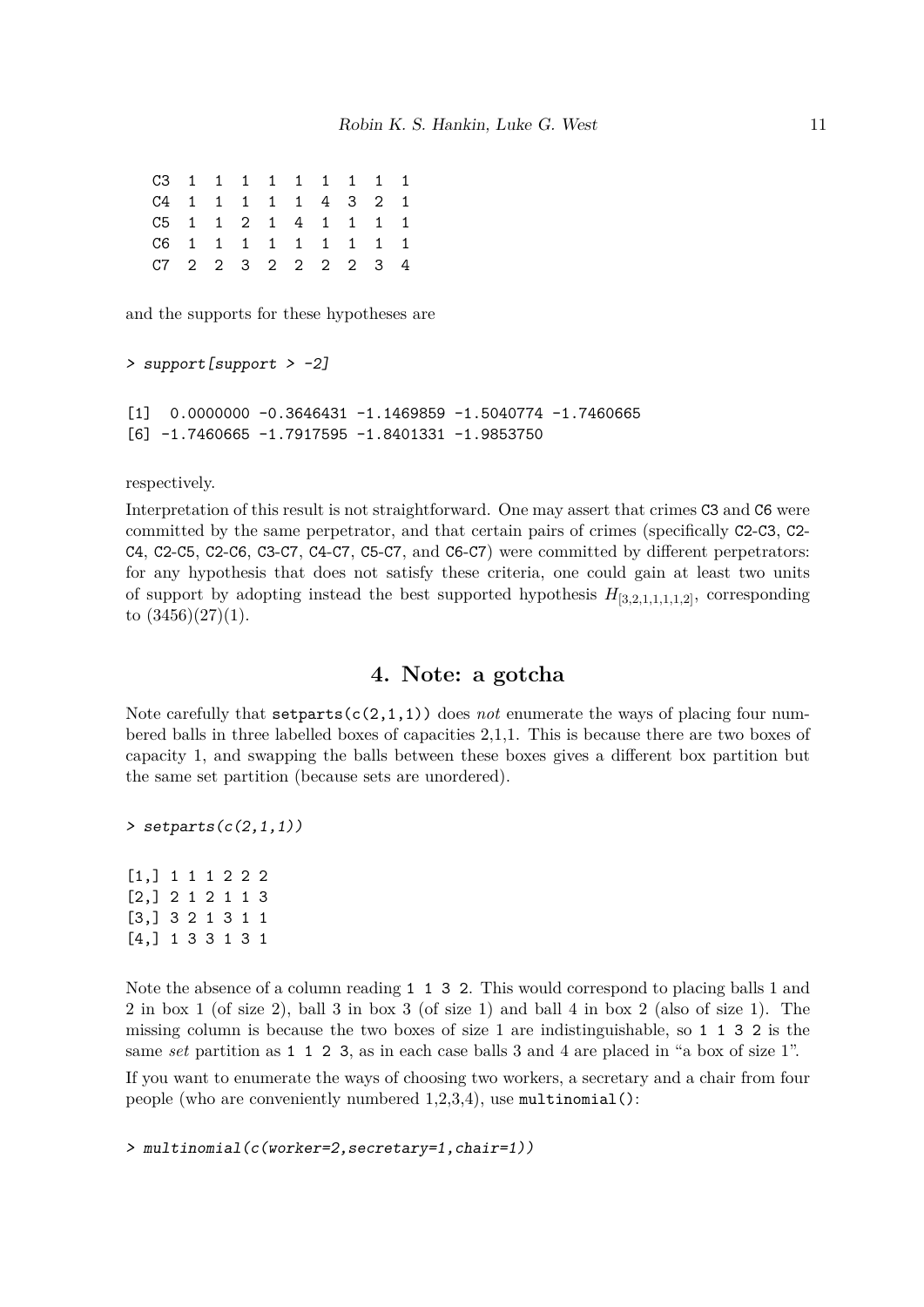worker 1 1 1 1 1 1 2 2 3 2 2 3 worker 2 2 3 4 3 4 3 4 4 3 4 4 secretary 3 4 2 2 4 3 1 1 1 4 3 2 chair 4 3 4 3 2 2 4 3 2 1 1 1

Above, see how the rows are named for their equivalence class. The first two columns differ only in the identity of the secretary and the chair (and would be identical set partitions as given by setparts( $c(2,1,1)$ )). The reason I mention this is to avoid the following gotcha (which looks plausible but is incorrect):

```
> v <- c(worker=2,secretary=1,chair=1)
> a <- apply(setparts(v),2,order)
> rownames(a) <- rep(names(v),v)
> as.partition(a)
worker 1 1 1 2 2 3
worker 4 2 3 4 3 4
secretary 2 3 2 1 1 1
chair 3 4 4 3 4 2
```
The above is an incomplete enumeration. We see 1,4,2,3 [which would correspond to set partition  $1,2,3,1$  but not  $1,4,3,2$  which would correspond to set partition  $1,3,2,1$ . These two differ in that the secretary and chair have swapped roles.

# **5. Conclusions**

Enumeration of set partitions is required in several branches of computational combinatorics.

The software discussed in this code snippet enumerates set partitions for finite sets, under a variety of restrictions on the sizes of the induced equivalence classes and was used to solve three problems drawn from diverse applications in computational statistics.

### **Acknowledgement**

We would like to acknowledge the many stimulating and insightful comments made on the R-help list while preparing this software.

# **References**

<span id="page-11-0"></span>Andrews GE (1998). *The Theory Of Partitions*. Cambridge University Press.

<span id="page-11-1"></span>Bender EA (1974). "Asymptotic Methods in Enumeration." *SIAM Review*, **16**(4), 485.

<span id="page-11-2"></span>Corless RM, Gonnet GH, Hare DEG, Jeffrey DJ, Knuth DE (1996). "On the Lambert W Function." *Advances in Computational Mathematics*, **5**, 329–359.